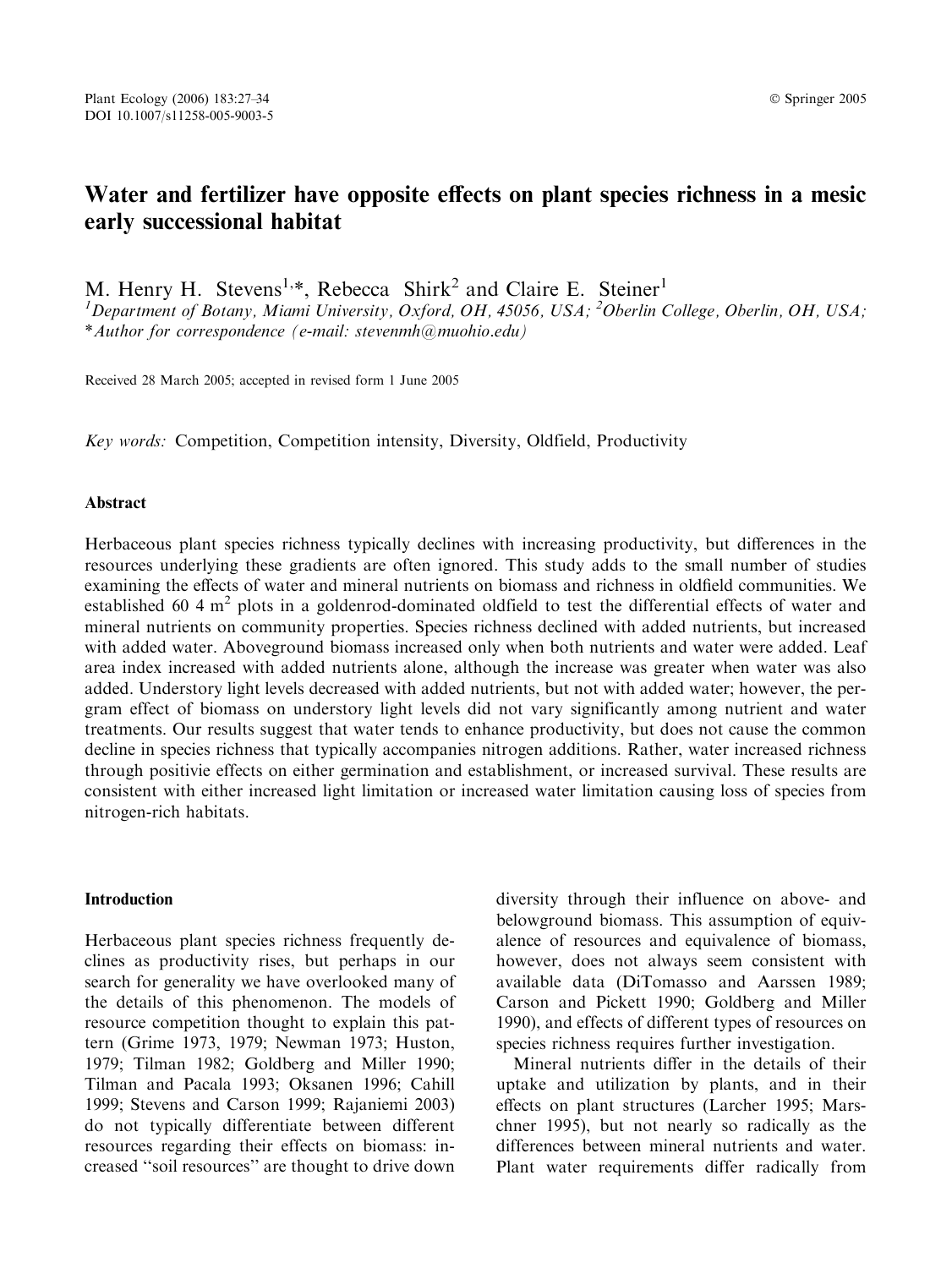mineral nutrient requirements; plants retain only a tiny fraction of the water they take up, requiring large amounts to maintain energy balance, and to transport nutrients and the products of photosynthesis and metabolism. Goldberg and Novoplansky (1997) point out that plants typically cannot store or recycle water as well as they can mineral nutrients (Chapin III et al. 1990), and may therefore suffer greater mortality during low water periods than during low nutrient periods.

Mineral nutrients and water may interact in their effects on individuals. Adding mineral nutrients may increase individual aboveground biomass, leading to increased water requirements, and ultimately increased mortality (Owensby et al. 1970; Goldberg and Novoplansky 1997). Huston (1997) pointed out that adding limiting mineral nutrients will make plant populations more responsive to fluctuations in water availability, for example if adding nutrients reduces drought tolerance by increasing size (Goldberg and Novoplansky 1997), especially if resources tend to be nearly co-limiting (Gleeson and Tilman 1992). Added water has the potential to not only enhance growth, but also to enhance seedling germination (Regehr and Bazzaz 1979) and establishment (Inouye et al. 1980; Weller 1985), especially in early successional plant communities (Bazzaz 1996).

Mineral nutrients and water may have different effects on total biomass and species richness. While a large number of experiments have shown that adding nutrients causes plant biomass to increase and richness to decrease (DiTomasso and Aarssen 1989; Gough et al. 2000), relatively few experiments have assessed the relative effects of mineral nutrients and water. Water often has moderately positive effects on plant biomass, survival and fecundity, especially in desert and shortgrass prairie (Ditomasso and Aarssen 1989). For instance, Kirchner (1977) found that in a shortgrass prairie, water alone marginally increased biomass in a shortgrass prairie community and had no effect on diversity  $(H')$ , whereas when both water and nitrogen were added biomass increased two to three times and diversity declined. In a more mesic, early successional habitat, Goldberg and Miller (1990) showed that nitrogen additions increased aboveground biomass of herbaceous vegetation and decreased species richness, whereas water additions increased biomass, but decreased richness only in the presence of nitrogen. Carson and Pickett (1990) showed that added nutrients increased total percent cover with minimal effects on richness, whereas water increased total percent cover and actually increased species richness. Kadmon (1995), however, showed that competition intensity experienced by a common desert annual grass increased with increasing soil moisture gradients, and Kochy and Wilson (2004) showed that species composition changed in response to watering in grass-dominated, but not in shrub-dominated communities. We believe that such mixed results from water addition experiments warrant further consideration for their potential impact on our understanding of productivity– diversity relations.

We created factorial water and fertilizer addition treatments in early successional vegetation to test the relative effects of water and mineral nutrients on aboveground biomass, subcanopy light levels, and species richness. We also tested whether the effect of aboveground biomass on subcanopy light levels and richness differed among water and mineral nutrient treatments. Explanations for the loss of diversity along productivity gradients suggest that regardless of whether water or mineral nutrients enhance productivity, increased biomass should reduce species richness (Rajaniemi 2003), and the per-gram effect of biomass on richness should be independent of the underlying resource. In contrast to these predictions, we present data showing differential effects of nutrients and water, and briefly discuss implications of these differences.

# Methods

This study was conducted at Miami University's Ecology Research Center, in Oxford, Ohio, USA (39°30′ N, 84°44′ W) during May–September 2002. The particular oldfield habitat selected was typical for the region, and was dominated by Solidago canadensis. The soil at the site is Xenia silt-loam over limestone bedrock (Carson and Barrett 1988). One hundred circular  $4 \text{ m}^2$  plots were initially established in a  $20 \times 5$  array within a Solidagodominated oldfield in May 2002. Each plot had a radius of 1.13 m, and each plot was separated by a 1 m buffer. All treatments were applied to the entire  $4 \text{ m}^2$  plot. For this experiment, we selected the 60 plots with the most homogeneous vegetation on the basis of visual inspection of average height and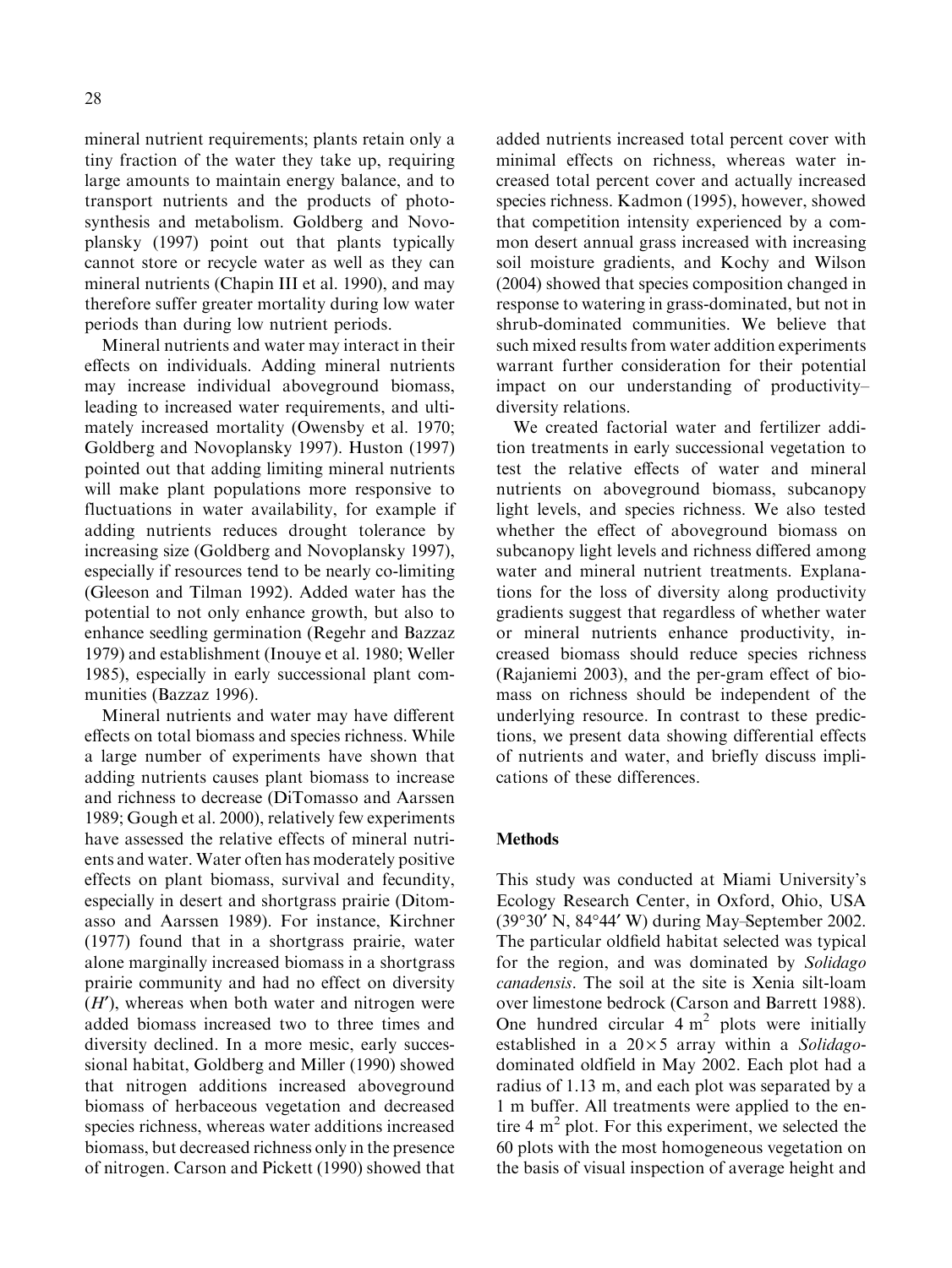species composition, avoiding shrub-dominated plots in particular. At the perimeter of each plot we used a spade to cut stolons, rhizomes, and roots to a depth of at least 30 cm. An electric fence (wires at 15 and 90 cm in ht) was established around the entire study area to minimize deer browsing. Fertilizer treatments were assigned randomly to plots and received fertilizer on May 16 and June 18, 2002, with Osmocote<sup>TM</sup> 18-6-12 NPK slow-release fertilizer (The Scotts Company, Marysville, OH, USA) at an annual rate of 20 g N  $m^{-2}$ .

Water amendments began on June 27, 2002, when the seasonal rainfall typically begins to decline, and ended August 30. Water was added to plots at rates of 47 and 190 mm month<sup>-1</sup>. These levels correspond to the 14th and 82nd percentiles of average May precipitation, based on daily precipitation records from Miami University's weather station from 1982 to 2003 (available from http://www.oardc.ohio-state.edu/centernet/weather.htm, for the MIAMI station). High-water plots received 13 mm every other day  $(50 \text{ L } \text{plot}^{-1}),$ applied by hand with a broad spray. Low-water plots also received 13 mm per watering, but at eight day intervals, and control plots received no water. Watering treatments were grouped together to reduce the chance that water additions would impact adjacent control plots. High water plots were clustered at one end of the field, the low water plots in the middle, and the control plots clustered at the other end. Thus, space and watering were almost entirely confounded. The only departure from this spatial segregation occurred where we assigned equal numbers of each water level to the randomly located fertilizer treatments. We tested whether there were any spatial trends in early season species richness prior to the start of watering treatments and whether species richness varied among plots that later received control, medium or high water treatments. We also used location  $(x, y)$  distances) as a random factor in our mixed model analysis of variance (see below). The spatial analysis and use of location as a random factor helped to evaluate whether effects apparently due to water may have been due to an underlying pre-treatment variation in richness.

Species richness was determined in early June and early September in a centered circular  $2 m<sup>2</sup>$ subplot. Leaf area index (LAI) was measured twice during the growing season (May 31, August 25) using an LAI meter (LAI-2000, LiCor, Inc., Lincoln, Nebraska, USA) and based on 2 sets of 1 above-canopy and 3 below-canopy readings 3 cm above the soil surface, positioned at regular intervals within the  $2 m<sup>2</sup>$  subplot. Fractional photosynthetically active radiation (hereafter FPAR, the fraction of  $\mu$ mol photons m<sup>-2</sup> s<sup>-1</sup> transmitted through the vegetation) was measured May 31 and August 25 using paired point sensors and a LI-1400 datalogger (Quantum Sensors, model no. 190, LiCor, Inc., Lincoln, Nebraska, USA). Measurements were made at 5 cm above the soil surface, and was based on six simultaneous above- and below-canopy readings per plot. Readings were taken along a 1.0 m transect running E–W and centered in the plot. Total aboveground biomass was sampled Sept. 1 and was clipped at the soil surface for a centered circular 1 m2 , and dried for three days at 60C.

Generalized linear mixed models (Pinheiro and Bates 2000; Venables and Ripley 2002) tested treatment effects on both early and late season response variables, after removing the effects of spatial autocorrelation, and row and column block effects. We also tested whether there were differences in LAI or species richness among plots that later received the control, medium, and high water treatments. After determining that no pre-water addition gradients existed, we then tested effects of water and fertilizer additions on late season response variables: aboveground biomass, LAI, FPAR, and species richness. We also tested whether per-gram effects of biomass on FPAR or species richness depended on fertilizer or water. We used a normal error distribution for all continuous variables and a Poisson error distribution (with a log link function) for species richness. All response variables were modeled interactively to determine the minimally adequate (most parsimonious) statistical model (Crawley 2002). Random effects (row, column, spatial autocorrelation, heteroscedasticity) were tested with AIC (Akaike's Information Criterion,  $-2$  (maximized log-likelihood) + 2 (#parameters), Akaike, 1974; Venables and Ripley 2002). Random effects that resulted in the lowest AIC, given the same fixed effect terms, were retained (Pinheiro and Bates 2000). Fixed effects were tested with conditional  $F$  tests, and terms with  $p < 0.05$  were retained (Pinheiro and Bates 2000). Error degrees of freedom varied among response variables, as different factors are retained in the models.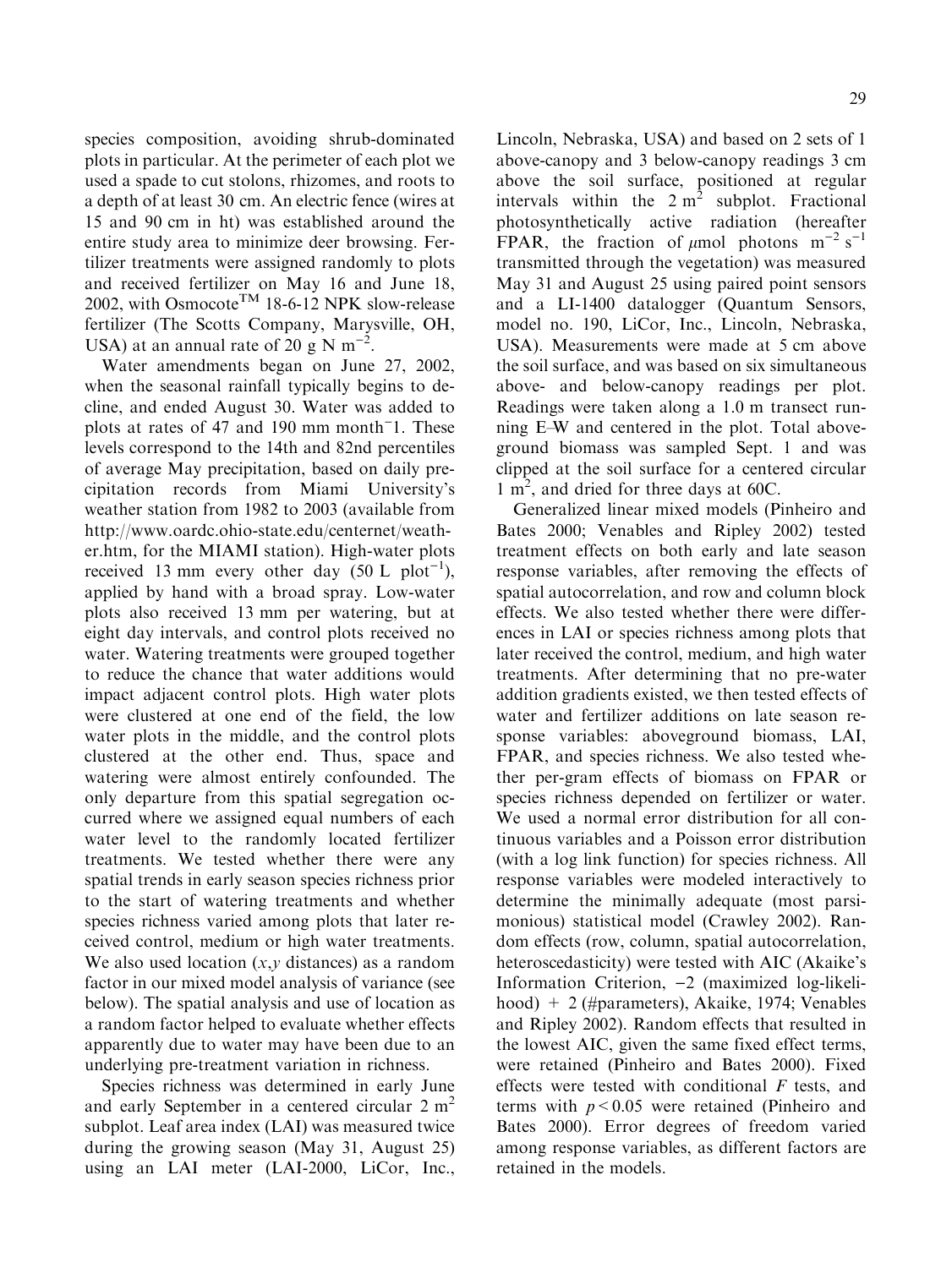## Results

We observed no spatial patterning of early season (pre-watering) species richness (Figure 1). In particular, neither early season LAI, nor early season species richness varied significantly between the control plots and the plots selected for watering (ANOVA watering terms  $p > 0.10$ ; Figure 2). Fertilizer increased early season LAI ( $F_{1,58}$ =37.7,  $p < 0.0001$ ; Figure 2), but had no effect on early season species richness (Figure 2, ANOVA fertilizer  $p > 0.10$ ).

Variables measured late in the growing season responded primarily to the combined effects of water and fertilizer. Aboveground biomass increased only when both fertilizer and water were applied (Figure 3, significant fertilizer  $\times$  water interaction,  $F_{2,42} = 7.19$ ,  $p = 0.002$ ; Table 1). LAI also increased only when both fertilizer and water were applied (Figure 3, significant fertilizer  $\times$  water interaction,  $F_{2,54} = 5.24, p = 0.008;$ Table 1). Biomass and LAI were also positively correlated (Spearman  $\rho = 0.517$ ,  $p = 0.002$ ). Understory light levels (FPAR) declined with fertilizer  $(F_{1.58} = 5.49, p = 0.023;$  Table 1; Figure 3). Neither water nor the water  $\times$  fertilizer interaction had a significant negative impact on understory light levels, in spite of water's positive effect on both aboveground biomass and LAI



Figure 1. Spatial array of plots. Field Site Map: Symbol type (circle, triangle, cross) corresponds to water addition level (Control, Moderate, High). Symbol size increases with species richness. Early Season Richness vs. Location: no apparent trend in initial species exists between control plots (0–7 m) and watered plots (7–20 m). See text for relevent ANOVAs and Figure 2 for differences among treatments.

(Figure 3). Species ichness declined with added fertilizer ( $F_{1,54} = 5.12$ ,  $p = 0.028$ ; Table 1, Figure 3) but increased with added water  $(F_{2.54} = 13.5, p < 0.0001;$  Table 1, Figure 3).

FPAR declined with increasing biomass (Figure 4a; slope of log[FPAR] vs. biomass  $\beta_1 = -0.00229;$  95% CI =  $(-0.00374)$  –  $(-0.00084)$ ). No treatment or treatment combination had a significant effect on either the y-intercept, or the slope of this relation (all  $F < 1.4$ , all  $p > 0.25$ ). Species richness declined with increasing aboveground biomass (Figure 4b, slope parameter in loglinear model  $\beta_1 = 0.9994$ ; 95% CI = 0.9991 – 0.9999), and the intercept depended<br>on the watering level  $(F_{2,43} = 11.9559)$ , on the watering level  $(F_{2,43} = 11.9559)$ ,  $p = 0.0001$ , but not on fertilizer ( $F_{1,43} = 0.0787$ ,  $p = 0.7805$ . The slope did not differ among either watering or fertilizer treatments. Thus the effect of fertilizer on richness seemed to operate through its effect on biomass, because the inclusion of biomass in the model caused fertilizer to become redundant (nonsignificant). In addition, there was no relation between FPAR and species richness, whether other factors were included in the model, or not  $(F_{1,46} = 1.1142, p = 0.2967)$ .

# **Discussion**

The effects of water and mineral fertilizer that we observed in this study are not consistent with the generalization that increases in productivity via resource additions reduce species richness. Indeed, in spite of the large positive interactive effects of water and fertilizer on aboveground biomass, water enhanced species richness, while fertilizer reduced species richness, with no interactive effect on species richness. These results show that different resource gradients can cause different relationships to emerge between species richness and productivity.

Our data suggest a potential decoupling of germination, growth and survival in response to water and fertilizer additions: water and fertilizer interacted to increase biomass, showing positive effects of these resources on growth, whereas water and fertilizer had opposite effects on richness, suggesting opposite effects on either germination or survival. At least two scenarios seem plausible and warrant further exploration. If increased biomass, regardless of resource, suppressed richness via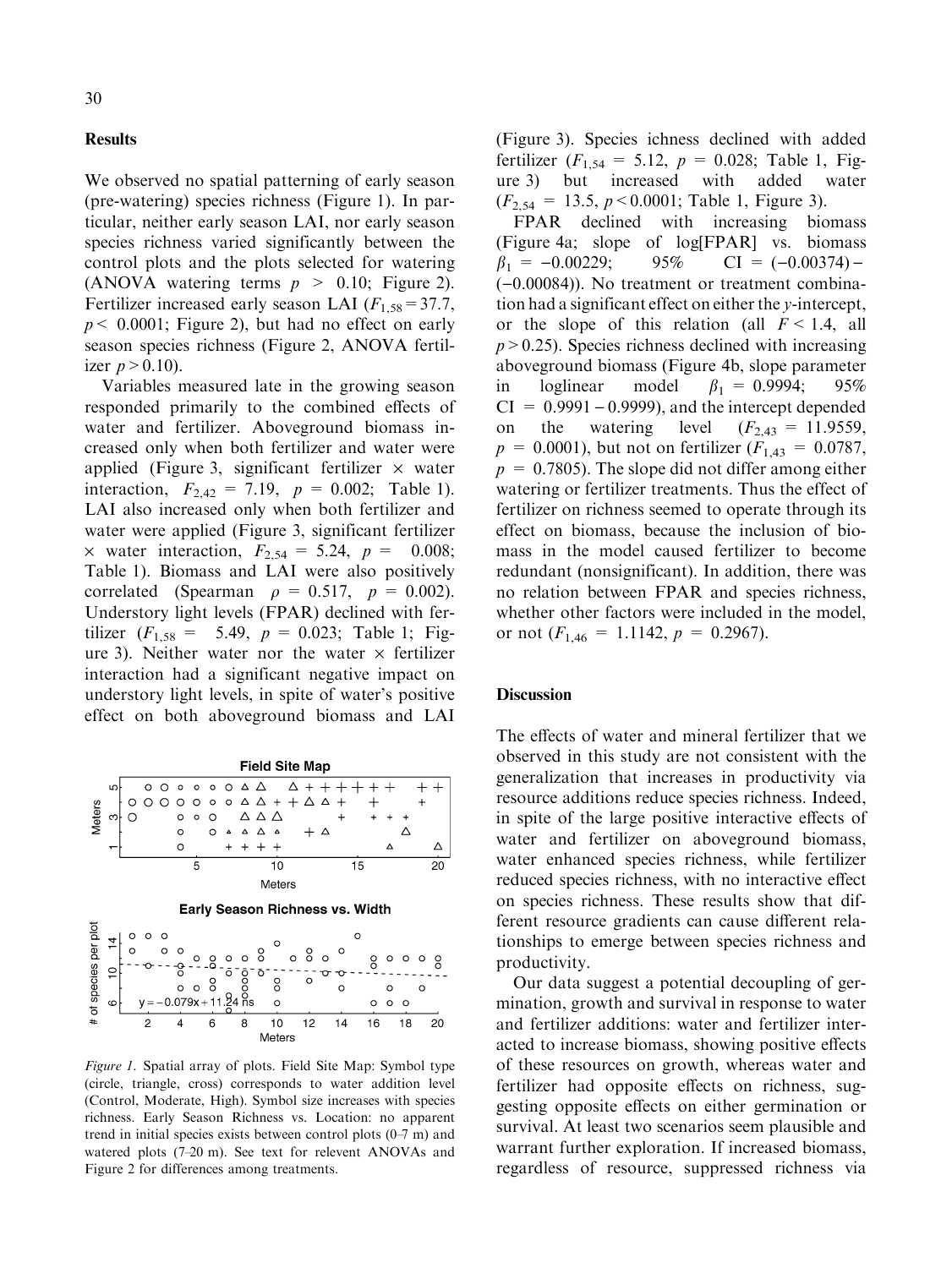

Figure 2. Early season variation among plots selected for watering amendments (Control, Moderate, High) at two fertilizer levels (0 and 20 g m<sup>-2</sup>). Water treatments commenced after these data were collected, and plots selected for watering did not differ in either LAI or mean species richness; fertilizer increased LAI; see text for additional details. Points jittered slightly for display, lines connecting means.

reduced survival of subordinate species, then water must have increased germination and establishment to such a large degree that it more than compensated for the loss of richness due to increased biomass. This is at least plausible, as water can be an important germination cue for some species in early successional habitat (Regehr and Bazzaz 1979; Bazzaz 1996). It is hard to imagine, however, how water could both decrease survival of some individuals, but increase establishment of seedlings. Alternatively, water and fertilizer may have had different effects on plant growth. Fertilizer may have increased biomass in a way that caused the increased biomass to reduce survival or germination, thereby reducing richness, whereas water may have increased biomass in a way that avoided negative effects of the additional biomass on survival and germination. In this case, water and fertilizer acted differently in the mechanisms by which they increased biomass, with cascading differential effects on survival and germination. We discuss mechanisms associated with this alternative below.

At least two mechanisms may explain possible differential effects of fertilizer and water on growth and biomass. First, nitrogen addition may cause plants to intercept more light per gram of biomass. Several studies (Goldberg and Miller 1990; Carson and Pickett 1990; this study) showed that nutrients have larger negative effects on understory light levels than does water. In particular, if nitrogen soil amendments increase foliar nitrogen, and allow plants to make more chlorophyll (Larcher 1995), this may cause plants to intercept more light for a given leaf area and biomass. In addition, if water and nitrogen additions result in different carbon allocation patterns, this could cause different leaf area: stem ratios. Some of our data contradict this hypothesis: per-gram effects of biomass on light do not differ significantly among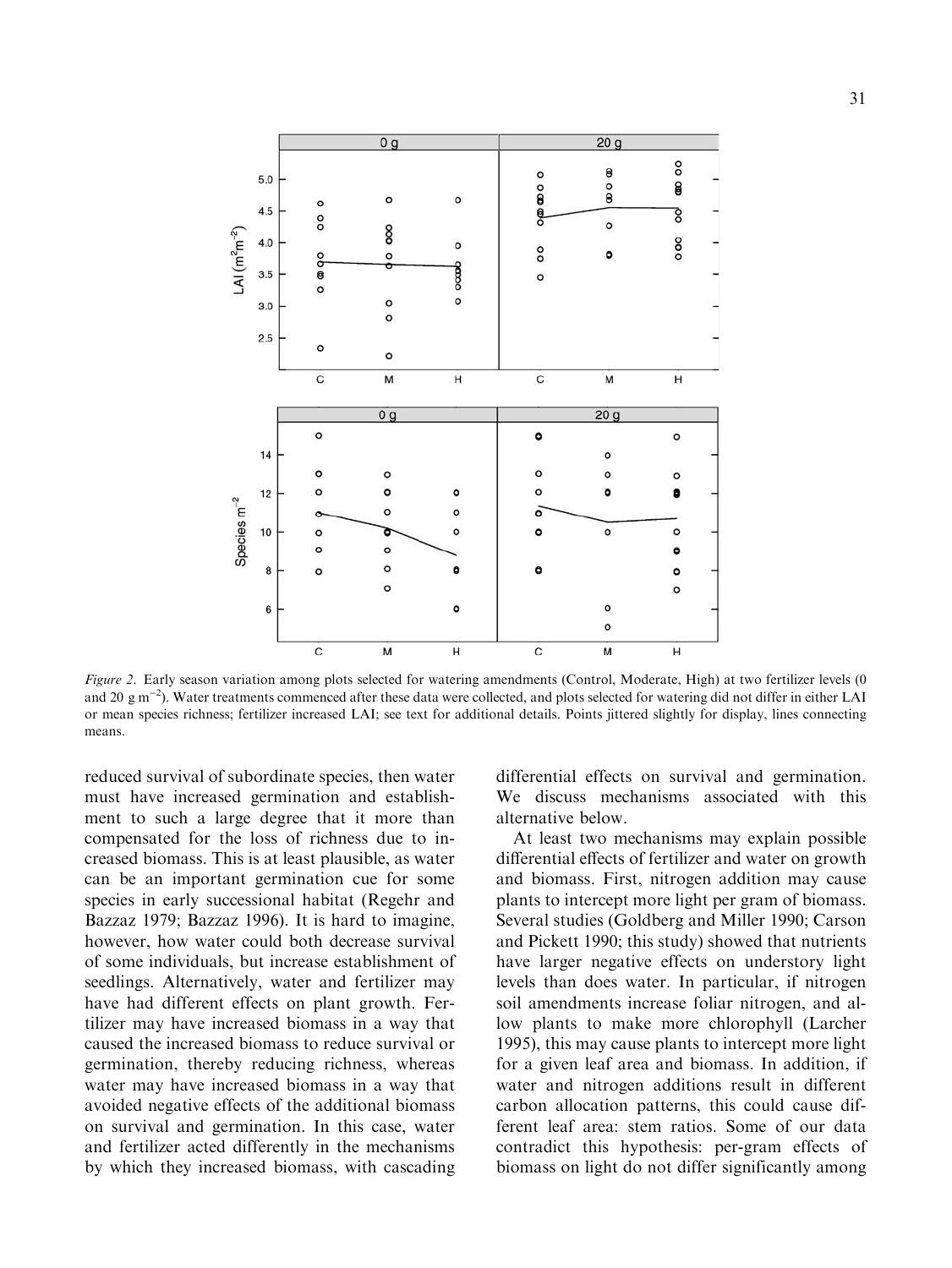| Treatment              | <b>Biomass</b>           | LAI                     | <b>FPAR</b>                   |                          |
|------------------------|--------------------------|-------------------------|-------------------------------|--------------------------|
| Control <sup>a</sup>   | 544 (398, 690)           | 3.35(2.91, 3.79)        | 0.138(0.089, 0.188)           | 5.64(4.67, 6.82)         |
| Fertilizer             | $-80.0$ ( $-246$ , 86.3) | 0.475(0.115, 0.806)     | $-0.043$ ( $-0.080, -0.006$ ) | $-0.839(-0.962, -0.731)$ |
| Moderate water         | $-12.5$ ( $-179$ , 154)  | $0.063(-0.024, 0.150)$  | na                            | 1.32(1.09, 1.59)         |
| High water             | $-74.5$ ( $-243, 94.5$ ) | $0.061(-0.036, 0.157)$  | na                            | 1.57(1.33, 1.87)         |
| Moderate water, w/Fert | 267(49.0, 485)           | $-0.125(-0.611, 0.361)$ | na                            | na                       |
| High water, w/Fert     | 416 (194, 639)           | 0.632(0.14, 1.12)       | na                            | na                       |

Table 1. Estimates (and 95% confidence intervals) of late season treatment effects, based on treatment linear contrasts.

Table includes only contrasts in the minimally adequate models. When terms (e.g., interactions) are eliminated, respective treatments are pooled. Nonsignificant terms were retained when higher order interactions were significant. Bold indicates treatment effects significantly different than zero.<sup>a</sup>Only the "Control" reflects the mean among respective plots; the remainder are added effects due to treatments, relative to the controls.

treatments, and richness was unrelated to light levels. We reject this hypothesis with some caution, however, for several reasons. First, fertilizer alone had a positive effect on LAI and water alone did



Figure 3. Late season treatment effects. Significant effects: Biomass: water  $\times$  fertilizer interaction; LAI: water $\times$ fertilizer interaction; FPAR: negative effect of fertilizer; Species Richness: positive effect of water, negative effect of fertilizer. See Table 1 and text for additional details. Lines connect means.

not. Second, fertilizer alone had a negative effect on FPAR, and water did not. Third, nonsignificant trends were consistent with this hypothesis: the per-gram effect of biomass on FPAR was higher (less negative) in the water-added treatment than in the fertilizer treatment (Figure 4a). Last, our test for differences in slopes lacked a high degree of power, as evidenced by the apparent differences in slopes that were not significantly different (Figure 4a).

A second mechanism explaining the differential effects of fertilizer and water on richness is that fertilizer additions may make plants more sensitive to drought stress (Gleeson and Tilman 1992; Huston 1997), especially if fertilizer increases aboveground plant biomass and therefore increases maintenance requirements (Goldberg and Novoplansky 1997). In addition, alleviating shortages of mineral nutrients may increase competition for water, and lead to exclusion of subordinate species experiencing heightened water stress. This could be assessed with an individualbased demographic approach (e.g., Suding et al. 2003) that measures individual survival and growth, total germination, and includes a careful assessment of soil moisture.

Although the results of this 5-month study should not be generalized to any great degree, it does warrant a little further speculation regarding several of its implications. First, we speculate that any limiting mineral nutrient may cause increased competition for water and put individuals at greater risk of drought stress. Such an effect will be most apparent for those resources (typically N in these habitats) that limit growth to a large degree. Second, if we can believe that the per-gram effect of biomass on richness (i.e., the slope) does not differ among mineral nutrients, then generalizations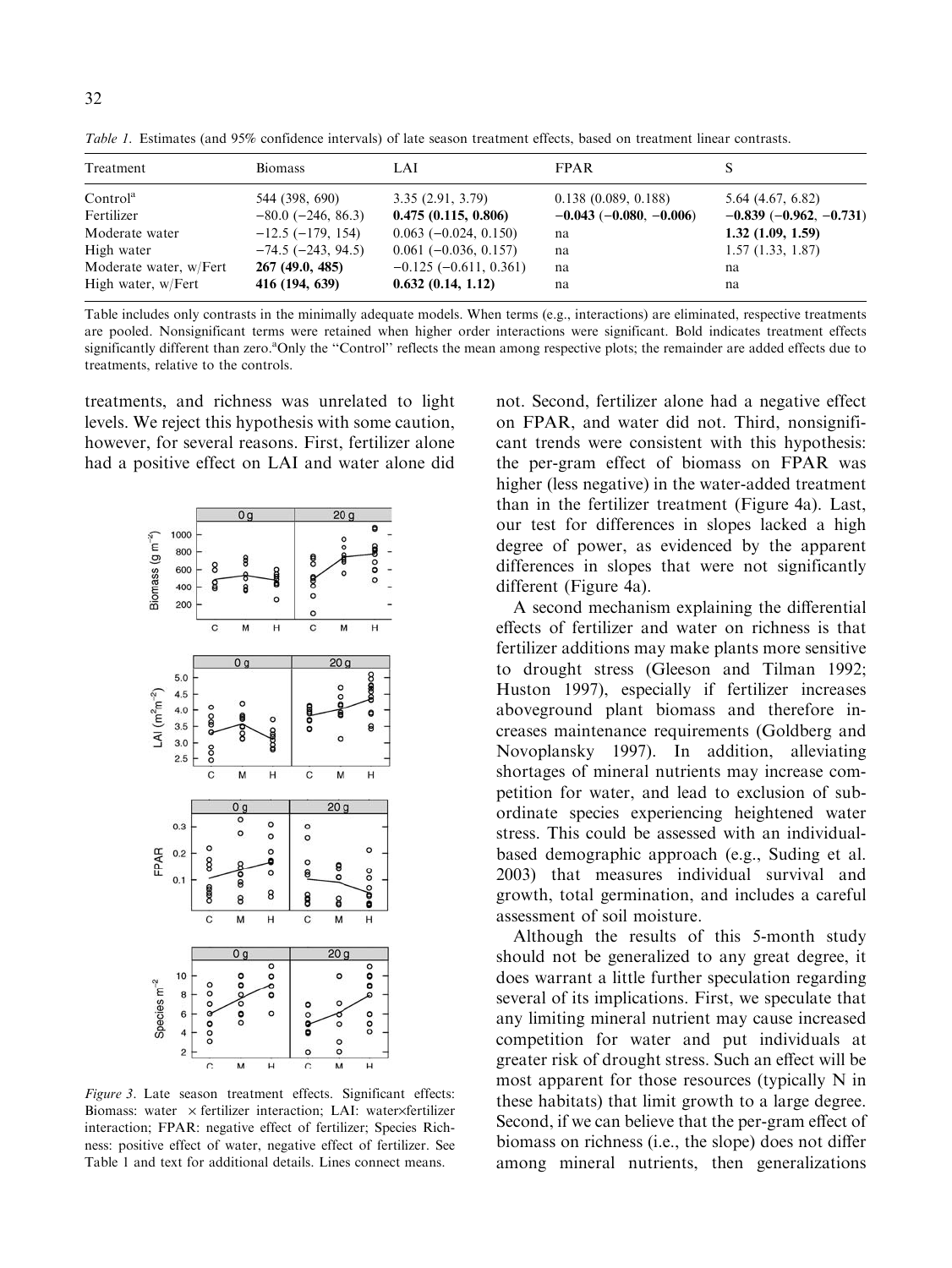

Figure 4. Per-gram effects of aboveground biomass on understory light levels and species richness. (a) Effects on understory light levels. Bold line shows significant relation. No treatment combination had significant effects on this overall slope (all  $p > 0.25$ ), but lines included for clarity. Added water levels (medium and high) were pooled because they did not differ in their effects on light levels, with the pooled model having a lower AIC and greater log-likelihood. (b) Effects on species richness. Each watering level differed significantly, but fertilizer had no effect.

regarding productivity –diversity or standing crop – richness relations are conditionally independent of the nutrient. The condition, or context, however, may be set by water availability, which could control the mean level of richness (e.g., the intercept of the biomass-richness relation) by either

controlling germination or by ameliorating drought stress. These relations are further complicated along natural productivity gradients, because increased soil moisture tends to enhance nitrogen mineralization rates (Chapin III et al. 2002). Thus, water is likely to have positive and negative, direct and indirect effects on plant species richness. Plant diversity and composition also have effects on both soils and productivity, further complicating the picture (Loreau et al. 2002). Manipulative experiments are likely to play an important role in teasing apart the many facets of the regulation of species richness along productivity gradients. Additional research should include (i) testing the generality of the water effect, (ii) understanding the relations between water and mineralization rates along both experimental and natural gradients, (iii) teasing apart the effects of nutrients and water on carbon allocation within plants, (iv) measuring the effects of mineral nutrients and water on imposition and alleviation of drought stress and light limitation, (v) measuring the effects of water on germination in intact vegetation, and (vi) understanding how these effects are moderated by life history stages (e.g., Suding it et al. 2003) and the ecophysiological traits of forbs, C3 and C4 grasses, and shrubs (Reich et al. 1997; Craine et al. 2002; Kochy and Wilson 2004).

## Acknowledgements

We thank T. Rajaniemi, J. C. Cahill, and two anonymous reviewers for very helpful comments on earlier versions of this manuscript. This research was supported by US NSF grant number 0097393, and a Howard Hughes Foundation grant to Miami University.

### References

- Akaike H. 1974. A new look at statistical model identification. IEEE Trans. Auto. Control AU-19: 716–722.
- Bazzaz F.A. 1996. Plants in Changing Environments. Cambridge University Press, Boston.
- Cahill J.F. 1999. Fertilization effects on interactions between above- and belowground competition in an old field. Ecology 80: 466–480.
- Carson W.P. and Barrett G.W. 1988. Succession in old-field plant communities: effects of contrasting types of nutrient enrichment. Ecology 69: 984–994.